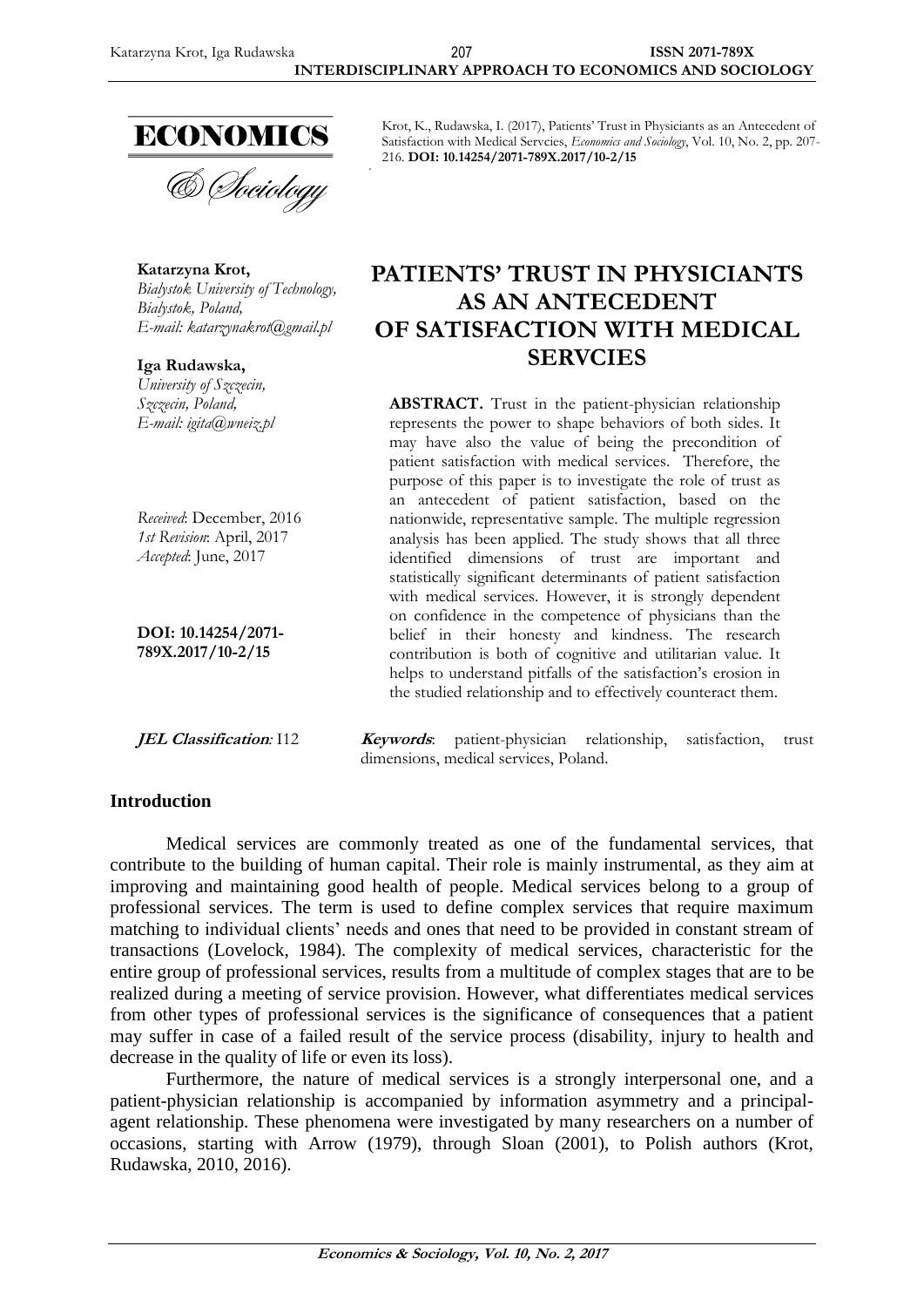| Katarzyna Krot, Iga Rudawska | 208                                                   | <b>ISSN 2071-789X</b> |
|------------------------------|-------------------------------------------------------|-----------------------|
|                              | INTERDISCIPLINARY APPROACH TO ECONOMICS AND SOCIOLOGY |                       |

On the other hand, research related to the fundamental construct of the relation, i.e. trust with the phenomenon of client satisfaction, was the focus of studies of the authors researching service sector (Doney, Cannon, 1997; Lovelock, Wirtz, 2004). They, however, less frequently referred directly to the health care sector (Hall *et al.*, 2001; Thom, 2001). Studies that refer to the trust in doctors as a key component while shaping patents' satisfaction with healthcare remain in their infancy in Polish health sector. Decision makers and health politicians are just beginning to comprehend the true complexity of the process of building satisfaction in a doctor-patient relationship and its meaning for quality improvements. As public understanding of this complexity and its interrelationship with trust develops, studies dedicated to the structure of trust will gain more attention. Enhancing the specificity of such research is a crucial element in translating the scientific potential of trustrelated studies into real value in improving patient care in mainstream clinical practice. Therefore, the objective of the paper is to analyse the role of trust in physicians in the process of building patient satisfaction, while the trust is analysed in three dimensions: physicians' competence, honesty and kindness. Research results presented in this paper concern health care system in Poland and they are of a representative nature.

# **1. Literature overview**

An illness and a resultant health care need usually have random and difficult to foresee character (except for deliberate exposure to risk factors and a genetic susceptibility detectable in tests). Uncertainty, apart from the health need itself, also concerns the required forms of therapy and their availability as well as – typically probabilistic – results of such therapy. Once a health need arises, the situation a patient finds himself/herself in is completely different from the ones, in which the patient assesses alternative market offerors as a customer. Considering objective diversification of medical services, one needs to conclude that the above observations chiefly refer to prevention of the second and third stage, thus to such patient's health situations that require medical intervention or rehabilitation on account of an already commenced disease process. The more complex the patient's medical problem is, the higher the probability of an informational gap existing between the parties to a service process.

The consequence of a relative patient's incompetence in matters of their own health is their need to rely an opinion of a service provider (represented by medical personnel), which significantly limits decision-making sovereignty with regard to the purchase of a given service, its type and structure. As a result of the informational asymmetry, the patient does not appear in the health care system with clearly formulated preferences regarding the technical side of a service, but cedes the decision-making as to its characteristics to a service provider. In such circumstances, the belief in physician's skills becomes patient's surrogate of direct observations, allowing them to assess service quality (Arrow, 1979). Faced with imperfect market information on health services (their parameters, efficiency), it is natural for a patient to seek its substitutes. Apart from other patients' experience, it is the reputation of a service provider that, by becoming public information, can effectively act as a safeguard against quality erosion (Hass-Wilson, 2001). What is more, the situation in which a patient is unable to assess the (technical) quality of a product of exchange before, during, or even after the act of consumption, is further compounded by the high rank of health in the hierarchy of values, and it leads to a situation in which service providers are in a way socially obliged to render the highest possible level of service quality. This social entanglement, as health sector researchers call the situation (Moore *et al.*, 2012; Kang, James, 2004), gives institutional trust crucial significance.

Therefore, both in interpersonal space (a personal patient-physician relationship) as well as in the public sphere (a patient's relation to the health system as a whole) the issue of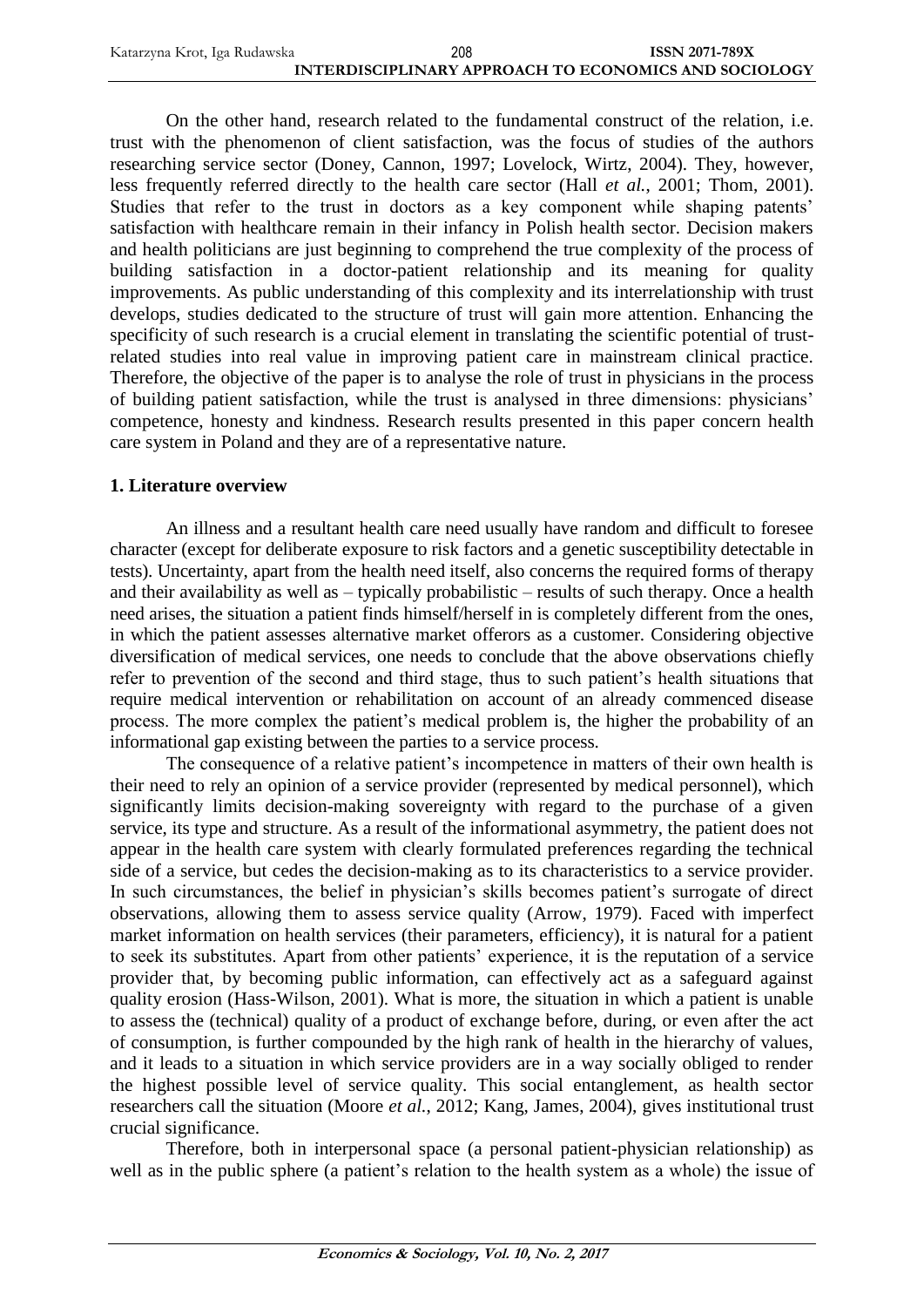| Katarzyna Krot, Iga Rudawska | 209                                                   | <b>ISSN 2071-789X</b> |
|------------------------------|-------------------------------------------------------|-----------------------|
|                              | INTERDISCIPLINARY APPROACH TO ECONOMICS AND SOCIOLOGY |                       |

trust comes to the fore as the binding material of the relation. If a patient places trust in a physician, it means that the patient accepts the activities undertaken by the service provider for the client. The acceptance is based on patient's expectations regarding the physician's positive intentions and his/her expected conduct marked by kindness, honesty and professional competences (Hall, 2006).

The multitude of studies documenting the relation between the presence of trust in service relationships and client satisfaction from services is invaluable. Most of those studies focus on examining the correlation between trust and satisfaction as an element increasing the value for the client (Reinartz, Kumar, 2000; Reinartz, Kumar, 2002), trust as a foundation for building long-term relations, satisfactory to the client (Doney, Cannon, 1997; Lovelock, Wirtz, 2004), as well as the ability of a relation based on trust to lower costs and to increase service quality (Chowdhury, 2005). Similar results, documenting the relation between the level of trust and patient satisfaction (Hall *et al.*, 2001; Thom, 2001), the level of trust and communication quality in a patient-physician relationship (Boehm, 2003) and between the perceived care quality and trust (Pearson, Raeke, 2000), are further provided by the literature directly concerning relationships in the health care sector.

As demonstrated by the researchers of health care systems, founding a patientphysician relationship on trust brings many benefits. Firstly, patient's conduct becomes more predictable in such circumstances, and treatment results improve (which can be linked to patient's acceptance of treatment regime and his/her tendency to react more promptly to any morbid symptoms (Thom *et al.*, 2002). Moreover, trust helps patients to lower the level of their uncertainty and increase the sense of being in control of a situation they found themselves in. Therefore, it influences the sense of being in charge and the assessment of one's own effectiveness in a therapeutic process (Lee, Lin, 2009). Thus, if patient's autoperception of being a patient is fortified, they are better prepared to adapt to the role, usually declaring a higher health status (Hall, 2005). A trust-based patient-physician relation also facilitates improved communication between the parties to the service process, it increases the effectiveness of the efforts made for health prophylaxis and promotion and it lowers transaction costs (Mainous *et al.*, 2004).

A literature review dedicated to the relations between categories such as trust, quality, satisfaction and a meeting of service provision in medical services enables a schematic presentation of the relationships occurring between them (*Figure 1*).





*Source*: own work base on the literature (Mandlik *et al.*, 2014; Lee, Lin, 2011; Chang *et al.*, 2013; Chu-Weininger, Balkrishman, 2006).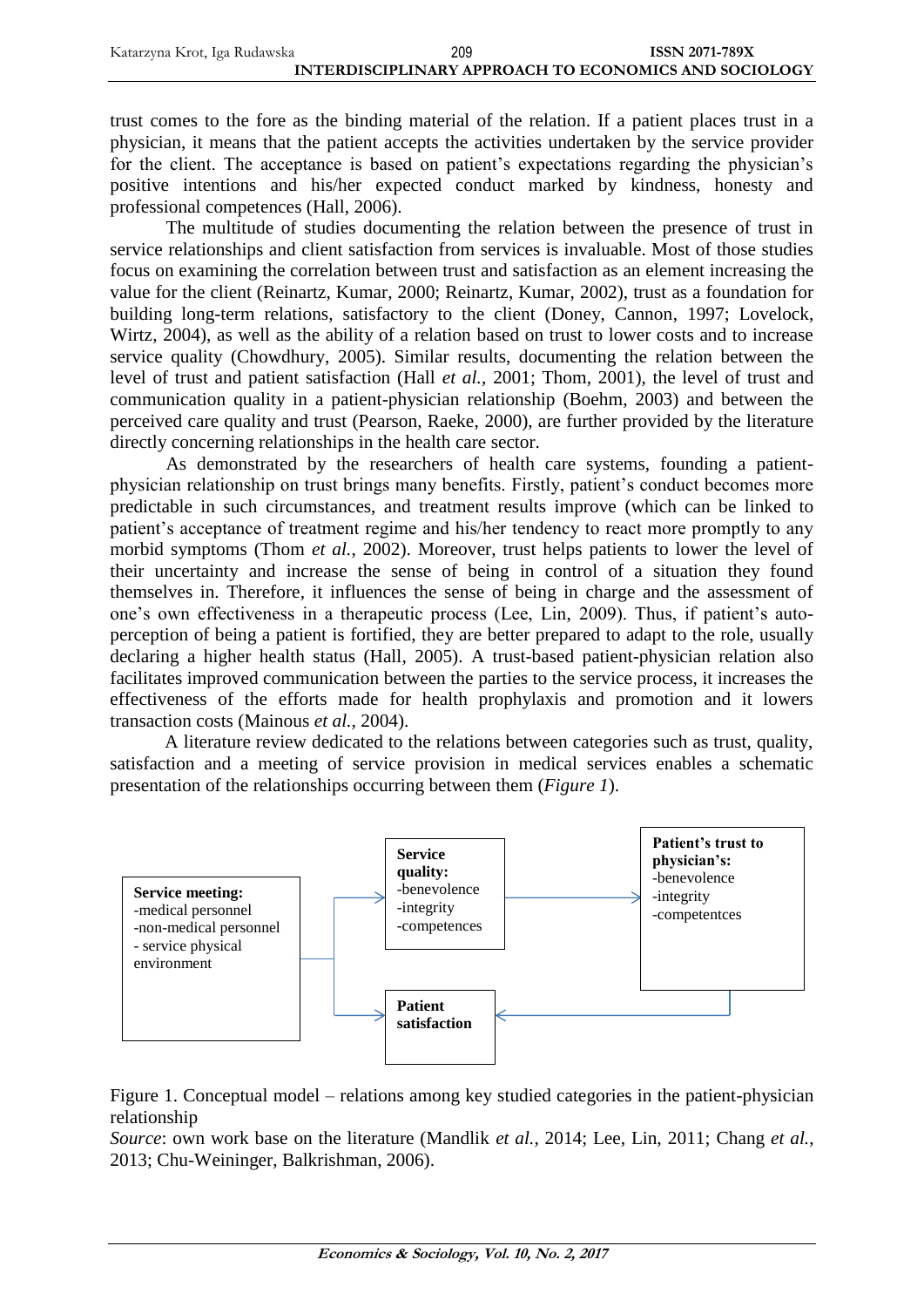| Katarzyna Krot, Iga Rudawska | 210                                                   | <b>ISSN 2071-789X</b> |
|------------------------------|-------------------------------------------------------|-----------------------|
|                              | INTERDISCIPLINARY APPROACH TO ECONOMICS AND SOCIOLOGY |                       |

Satisfaction resulting from a patient's meeting with a physician is without a doubt a desirable status, since it generates a series of additional benefits for both parties of the relationship, and even for the entire health care system (Elleuch, 2008). As research results demonstrate, one of the factors affecting the level of satisfaction is trust in physicians (Bigne, Blesa, 2003). However, trust, including trust in physicians, is a multi-dimensional construct and it ought to be examined as such (Svensson, 2005). Yet, so far, the influence of individual aspects of trust has not been sufficiently studied and presented in literature (Leisen, Hyman, 2004).

Therefore, the objective of the paper was to define the impact of trust in the scope of competences, kindness and honesty on patients' satisfaction. On account of the fact that patient's trust and satisfaction are rather complex attitudes, depending also on sociodemographic variables of, inter alia, health condition, level of education, gender or age (Mechanic, 1998), it was decided to additionally include these variables in the research model.

#### **2. Research methodology**

The results of the study indicated, that one of the factors affecting the level of patient satisfaction is trust in doctors (Bigne, Blesa, 2003). Hence, the purpose of this paper was to determine the effect of competence, benevolence and integrity trust on the level of patient satisfaction. The patient satisfaction and trust in doctors are quite complex attitudes, additionally dependent also on the socio-demographic variables such as: health status, education level, gender or age (Mechanic, 1998). Due to this fact we decided to include these variables in the research model (*Figure 1*). Variables such as three dimensions of trust in doctors and patient's satisfaction were presented to respondents on a five-point Likert scale.

The study was carried out in 2015 with a CAWI method on an all-Poland, representative sample of 982 respondents, who declared that they had used health care within the previous six months. The characteristics of the research sample are presented in *Tables 1* and *2*.

| Income               |        |            |            | Gender             |            |
|----------------------|--------|------------|------------|--------------------|------------|
|                      | Number | Percentage |            | Number             | Percentage |
| from 1000 PLN        | 84     | 8.6        | female     | 572                | 58.2       |
| 1001 PLN to 1400 PLN | 95     | 9.6        | male       | 411                | 41.8       |
| 1401 PLN to 1800 PLN | 108    | 11.0       |            | Age                |            |
| 1801 PLN to 2000 PLN | 113    | 11.5       | 18-24      | 103                | 10.5       |
| 2001 PLN to 2500 PLN | 76     | 7.7        | 25-34      | 182                | 18.5       |
| 2501 PLN to 3000 PLN | 120    | 12.2       | 35-44      | 163                | 16.6       |
| 3001 PLN to 5000 PLN | 139    | 14.1       | 45-59      | 252                | 25.7       |
| over 5000 PLN        | 118    | 12.0       | over 60    | 283                | 28.8       |
| Hard to say          | 49     | 5.0        |            |                    |            |
| Place of residence   |        |            |            | Level of education |            |
| countryside          | 356    | 36,2       | primary    | 148                | 15.0       |
| up to 100 thou.      | 335    | 34,1       | vocational | 213                | 21.7       |
| $100 - 499$ thou.    | 164    | 16,7       | secondary  | 345                | 35.2       |
| $500+$ thou.         | 127    | 13,0       | higher     | 276                | 28.1       |

Table 1. Research sample structure

*Source*: own work on the basis of research results.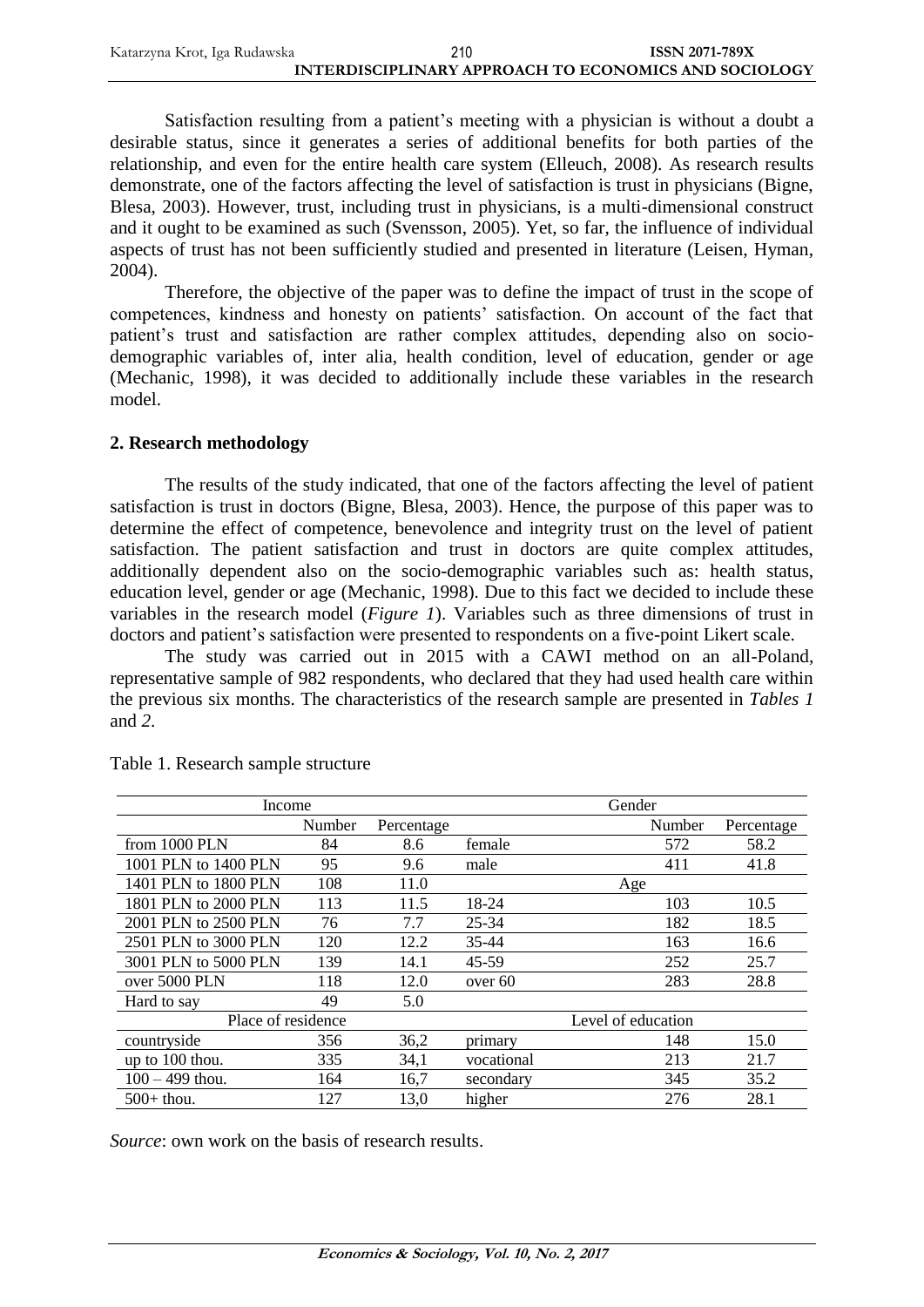| Name                                | Number | Percentage |
|-------------------------------------|--------|------------|
| the Lower Silesian voivodeship      | 73     | 7.4        |
| the Kuyavian-Pomeranian voivodeship | 47     | 4.8        |
| the Lublin voivodeship              | 51     | 5.2        |
| the Lubusz voivodeship              | 27     | 2.8        |
| the Łódź voivodeship                | 68     | 6.9        |
| the Lesser Poland voivodeship       | 76     | 7.8        |
| the Mazovian voivodeship            | 143    | 14.6       |
| the Opole voivodeship               | 27     | 2.7        |
| the Subcarpathian voivodeship       | 58     | 5.9        |
| the Podlaskie voivodeship           | 34     | 3.5        |
| the Pomeranian voivodeship          | 61     | 6.2        |
| the Silesian voivodeship            | 132    | 13.4       |
| the Świętokrzyskie voivodeship      | 31     | 3.1        |
| the Warmian-Masurian voivodeship    | 30     | 3.0        |
| the Greater Poland voivodeship      | 80     | 8.2        |
| the West Pomeranian voivodeship     | 43     | 4.4        |
| Total                               | 982    | 100.0      |

| Table 2. Respondents' place of residence by voivodeships |  |
|----------------------------------------------------------|--|
|                                                          |  |

*Source*: own work on the basis of research results.

In order to analyse the empirical data, the multiple regression analysis has been applied. It is a method that is used to establish relationship between the dependent variable and two or more independent variables. This method allow to specify the extent and type of the impact of one variable on another, and the variability of one variable using a variation of other variables (Stanisz, 2007).

#### **3. Research results**

As previously mentioned, trust in physicians is a multi-dimensional construct. Therefore, three dimensions of trusts in physicians most frequently put forward by authors were presented in this paper: trust in competence, integrity and benevolence (Svensson, 2005).

The results show that respondents declare limited trust in physicians, placing the highest trust in physicians' competence (an average of 2.94), and the lowest integrity trust (an average of 2.908).

|                   | N valid | Average | Minimum | Maximum | Standard deviation |
|-------------------|---------|---------|---------|---------|--------------------|
| competence trust  | 987     | 2.94    | .00     | 4.00    | 0.72               |
| benevolence trust | 987     | 2.91    | 00.     | 4.00    | 0.77               |
| integrity trust   | 976     | 2.91    | .00     | 4.00    | 0.75               |
| satisfaction      | 992     | 3.09    | .00     | 4.00    | 0.76               |

Table 3. Descriptive statistics of variables

*Source*: own work on the basis of research results.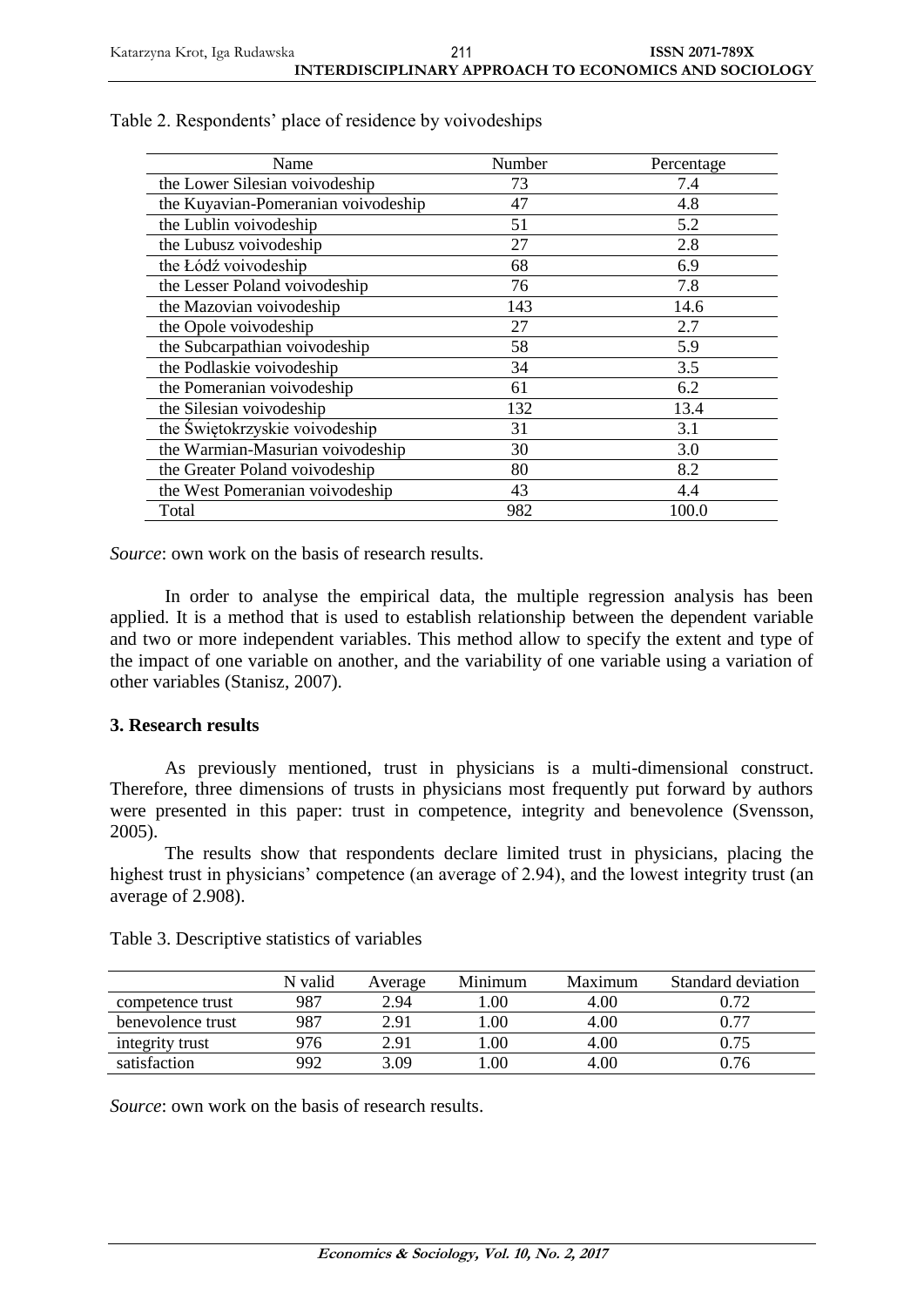Over 80% of the subjects rather trusts or definitely trusts in physicians' competences, nearly 75% of subjects are convinced of physicians' benevolence and the same percentage believes in their integrity (*Table 4*).

Table 4. Degree of trust in physicians

|                       | competence trust |            | benevolence trust |            | integrity trust |            |
|-----------------------|------------------|------------|-------------------|------------|-----------------|------------|
|                       | Number           | Percentage | Number            | Percentage | Number          | Percentage |
| I definitely disagree | 45               | 4.56       |                   | 4.76       | 44              | 4.51       |
| I rather disagree     | 149              | 15.10      | 200               | 20.26      | 191             | 19.57      |
| I rather agree        | 613              | 62.11      | 532               | 53.90      | 552             | 56.56      |
| I definitely agree    | 180              | 18.24      | 208               | 21.07      | 189             | 19.36      |

*Source*: own work on the basis of research results.

It occurred that the subjects also show moderate satisfaction from medical care (an average of 3.1). Nearly 30% of subjects are definitely satisfied with the care provided by physicians, 52.8% are rather satisfied and 17.4% re rather and definitely dissatisfied (*Table 5*).

Table 5. Degree of patient satisfaction

| Satisfaction          | Number | Percentage |
|-----------------------|--------|------------|
| I definitely disagree | 37     |            |
| I rather disagree     | 136    | 13.7       |
| I rather agree        | 524    | 52.8       |
| I definitely agree    | 295    | 29 Z       |

*Source*: own work on the basis of research results.

The chief objective of the study was to determine to what degree individual dimensions of trust in physicians affect patient satisfaction. A multiple regression model was used in the study. "Satisfaction" was a dependent variable in the research model, while three dimensions of trust (competence, integrity and benevolence) were used as independent variables along with socio-demographic variables, i.e. age, gender and health condition. In the first stage it occurred that some factors are statistically insignificant (gender), on account of which an attempt was made at improving the model. Eventually, the model contains three dimensions of trust (trust in competences, integrity and benevolence), age and health conditions. The determination coefficient equals  $R2=0.34$  and  $p=0.00$ . Detailed model parameters are presented in *Table 6*.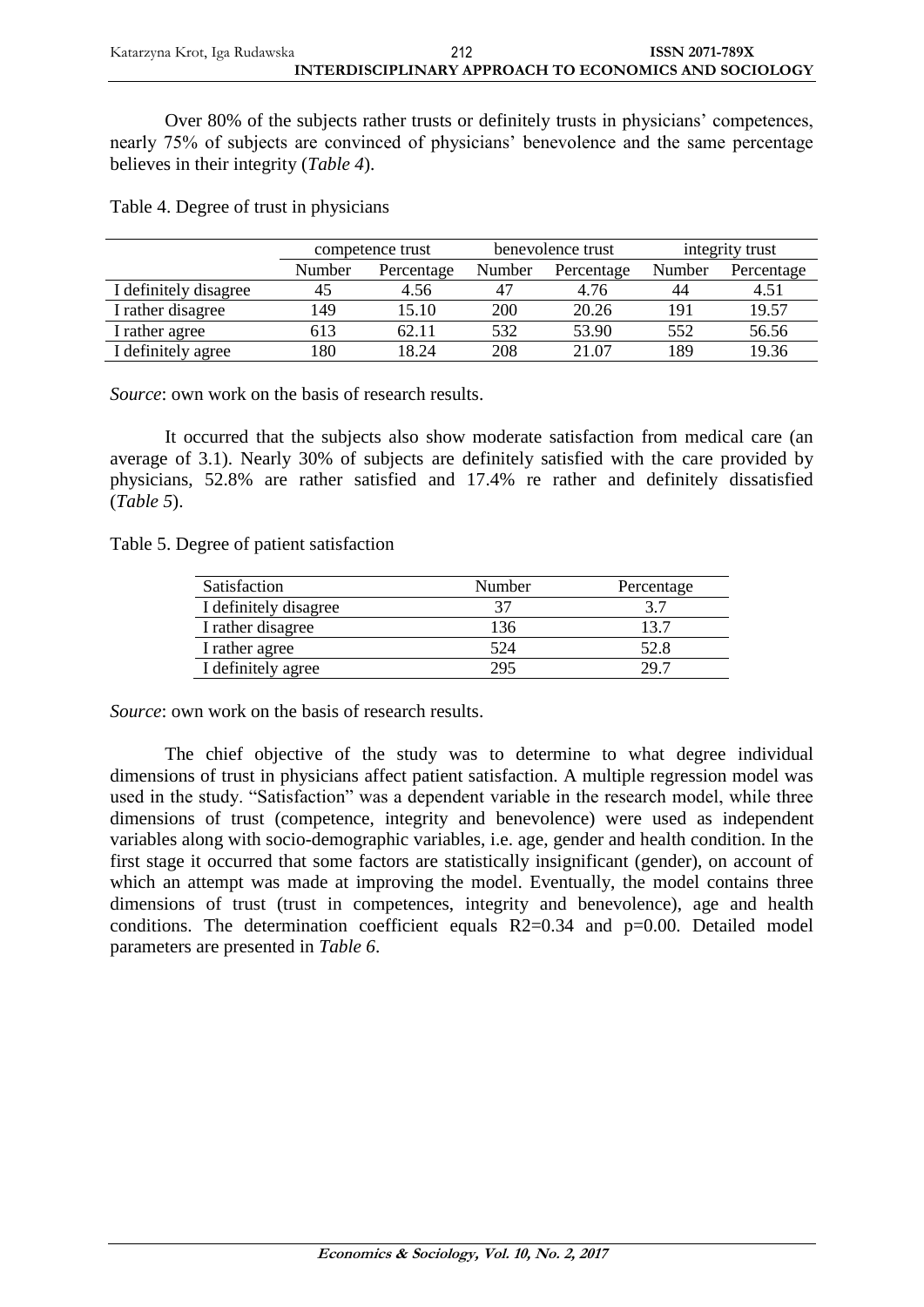Katarzyna Krot, Iga Rudawska **ISSN 2071-789X INTERDISCIPLINARY APPROACH TO ECONOMICS AND SOCIOLOGY** 213

|                   | b*   | Standard deviation<br>- with $b^*$ |      | Standard deviation<br>- with <b>b</b> | t(941) |      |
|-------------------|------|------------------------------------|------|---------------------------------------|--------|------|
| constant          |      |                                    | 0.67 | 0.14                                  | 4.67   | 0.00 |
| integrity trust   | 0.20 | 0.04                               | 0.21 | 0.04                                  | 5.36   | 0.00 |
| competence trust  | 0.25 | 0.03                               | 0.26 | 0.03                                  | 7.31   | 0.00 |
| benevolence trust | 0.19 | 0.04                               | 0.19 | 0.03                                  | 5.29   | 0.00 |
| health condition  | 0.11 | 0.03                               | 0.13 | 0.03                                  | 3.72   | 0.00 |
| age               | 0.06 | $0.03\,$                           | 0.03 | 0.01                                  | 2.07   | 0.03 |

*Source*: own work on the basis of research results.

The data analysis demonstrates that all the trust dimensions are statistically valid and significant determinants of the level of satisfaction from medical care (*Figure 2*).



Figure 2. Empirical model of the influence of trust on patient satisfaction *Source*: own work on the basis of research results.

The study shows that satisfaction is more strongly dependent on trust in physicians' competence (b=0.26; p=0.00), than on integrity trust (b=0.21; p=0.00), or benevolence (b=0.19; p=0.00). Socio-demographic variables, i.t. health condition self-assessment and age have a lower impact on the level of subjects' satisfaction. The subjects' health condition has a stronger bearing on the level of satisfaction than an age category does.

# **Discussion and conclusions**

Previous studies on the relations between trust and satisfaction were of rather general nature, without specifying a particular sector or product category (Doney, Cannon, 1997; Reinartz, Kumar, 2000; Reinartz, Kumar, 2002). There were decidedly fewer publication concerning medical services (Pearson, Raeke, 2000; Hall *et al.*, 2001; Thom, 2001), where additionally trust was treated as a one-dimensional construct. However, studies on satisfaction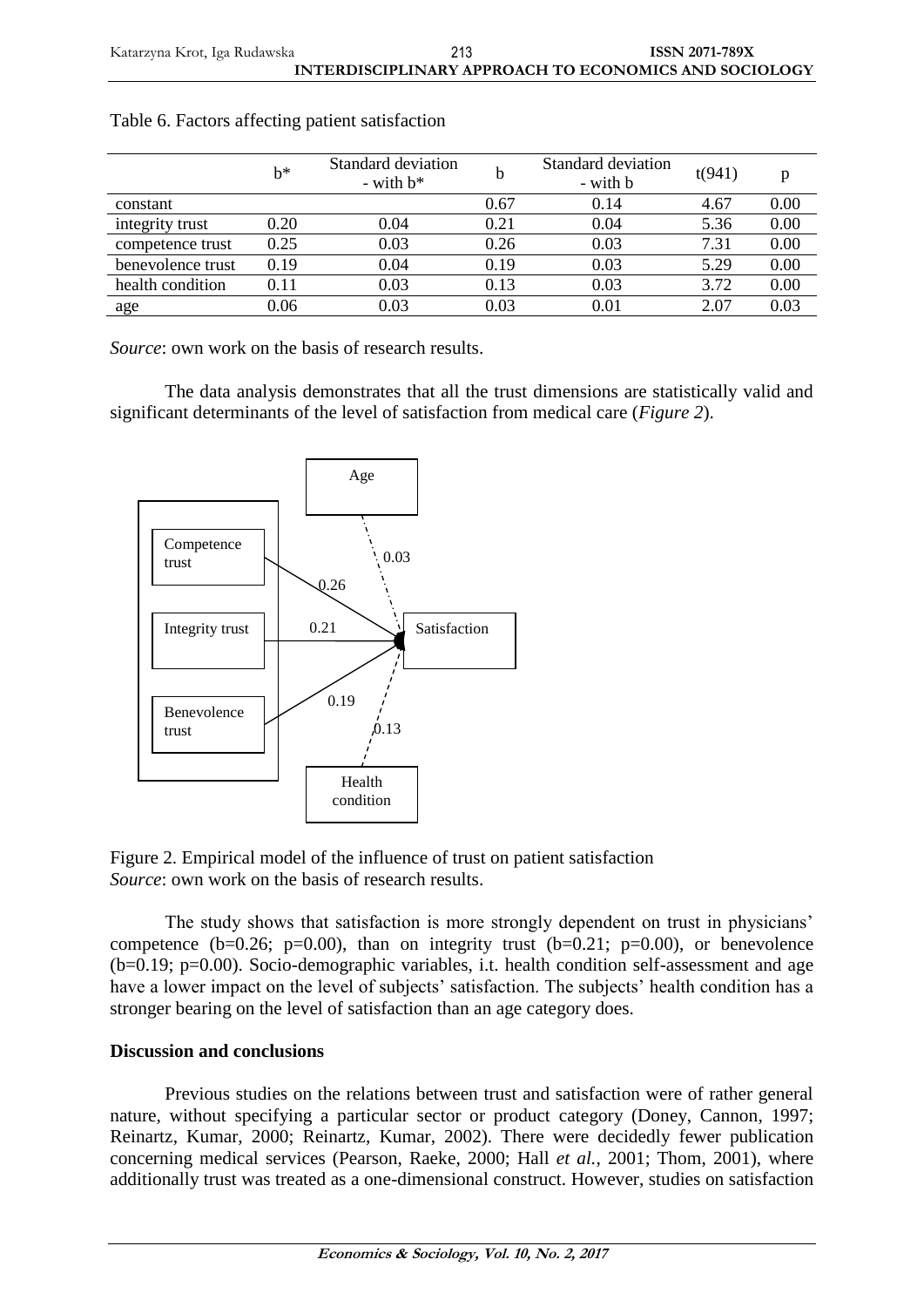| Katarzyna Krot, Iga Rudawska | 214                                                   | <b>ISSN 2071-789X</b> |
|------------------------------|-------------------------------------------------------|-----------------------|
|                              | INTERDISCIPLINARY APPROACH TO ECONOMICS AND SOCIOLOGY |                       |

clearly demonstrate that it is a complex phenomenon that requires a deeper research approach. Hence, in this paper three dimensions of institutional trust in physicians were taken into account in the analysis: trust in competence, integrity and benevolence. Simultaneously, it was assumed that the impact of individual dimensions of trust in a physician on the level of patient satisfaction is not balanced. The study results confirmed that assumption, demonstrating that the most important dimension determining patient satisfaction is trust in physician's competences, whereas the least significant dimension determining patient satisfaction is the belief in physician's integrity and benevolence. Using medical services usually involves a high degree of uncertainty, and frequently also anxiety. Trust, especially trust in competences, can reduce such anxiety and uncertainty.

The perception and assessment of competences can be based on clinical parameters, such as: patient's health condition, treatment results or the degree of control over risk factors (Robb, Greenhalgh, 2006). However, owing to patients' low level of medical knowledge, a majority of them are unable to make a realistic and direct assessment of physicians' competences, thus using only indirect, perceivable indicators, and thereby ones that can be assessed, and not the actual indicators of physician's effectiveness. Those include: the manner of informing about the health condition, efficiency in using medical equipment, physician's reputation and status indicators as well as the rituals performed during medical consultations (Robb, Greenhalgh, 2006).

It is worth noting that the significance of individual dimensions of trust in creating satisfaction from medical services can change over time along with the development of interaction and the transformations in the entire health care system. Ganesan, Hess (1997) suggest that trust based on competences, i.e. trust relying on rational premises, is particularly important at initial stages of building a relationship with a physician (Kayaniyil *et al.*, 2009).

Therefore, the conducted study offers the advantage of empirical verification of the impact of individual components of trust on building patient satisfaction with medical services. The obtained results provide both cognitive and utilitarian value. The first one can be described as defining the significance of three dimensions of trust, and second one: as identification of sources of satisfaction pitfalls in a patient-physician relationship in the health care system in Poland.

This study has argued that better understanding of the dimensions of the trust in doctor-patient relationship offers the potential to improve the effectiveness of treatment through better doctor adherence and medical compliance. However, it is crucial to recognise that the benefits coming from such an approach will be realised if all stakeholders in the health system get engaged and adopt to the new findings.

This paper provides the meaningful explanations for the trust-related factors that shape patients' satisfaction with the medical services, but it has also limitations. It would be beneficial to monitor and measure trust levels and differences among 16 Polish regions, and look beyond classical interpersonal relationship. That calls for the study dedicated to public trust. More work could also be done to perfect existing trust measures. It refers especially to the validity of the measures and reliability assessment. More attention should be paid to the qualitative methods and pilot-testing scales.

In general, research on trust in doctors in Polish health care is still in its infancy. In this study the concept of trust was explored by linking it with the patient satisfaction. Our work provides empirical evidence that satisfaction is associated with doctor-related features. We have managed to develop a framework for understanding trust in an institutional context as a contributor to the effective health care relationship. Therefore, this paper makes a significant contribution by stressing the importance of patient trust and its multidimensional structure.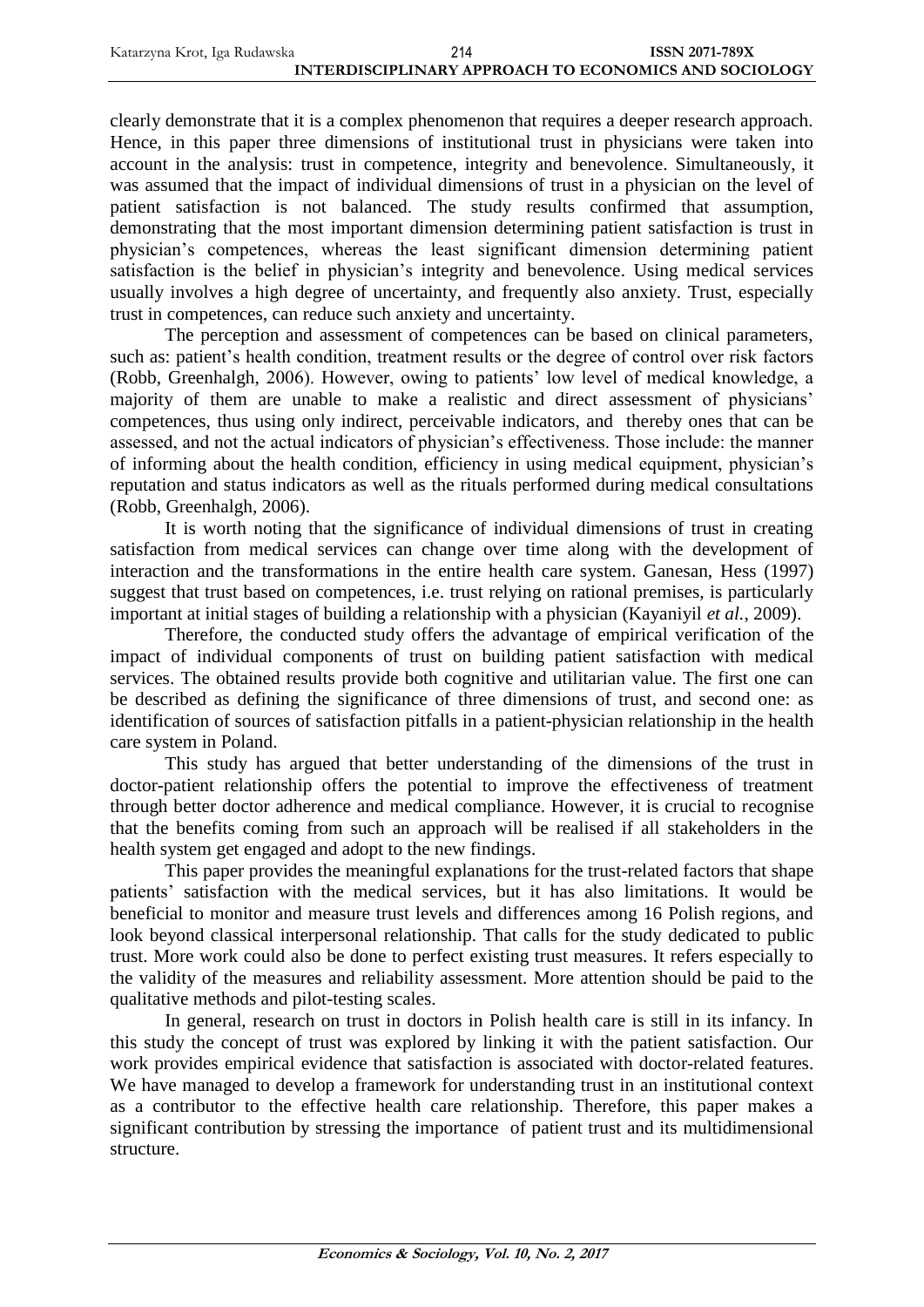# **Conflict of interest and funding**

The authors report no conflicts of interest.

# **Funding acknowledgement**

The paper is financed by a research grant from the National Science Centre (grant No. DEC-2011/01/D/HS4/05664).

# **References**

Arrow, K. J. (1979). *Eseje z teorii ryzyka*. PWN, Warszawa.

- Bigne, E., Blesa, A. (2003). Market orientation, trust and satisfaction in dyadic relationships: a manufacturer-retailer analysis. *International Journal of Retail & Distribution Management*, *31*(11), 574-590.
- Boehm, F. H. (2003). Building trust. *Family Practice News*, *33*, 12-18.
- Chang, C-S., Chen, S-Y., Lan, Y-T. (2013). Service quality, trust, and patient satisfaction in interpersonal-based medical service encounters. *BMC Health Service Research*, *33*(22), 13-22.
- Chowdhury, S. (2005). The role of affect- and cognition-based trust in complex knowledge sharing. *Journal of Managerial Issues*, *17*, 310-327.
- Chu-Weininger, M. Y., Balkrishman, R. (2006). Consumer satisfaction with primary care provider choice and associated trust. *BMC Health Service Research*, *6*(139), 1-13.
- Doney, P. M., Cannon, J. P. (1997). An examination of the nature of trust in buyer-seller relationships. *Journal of Marketing*, *61*, 35-51.
- Elleuch, A. (2008). Patient satisfaction in Japan. *International Journal of Health Care Quality Assurance*, *21*(7), 692-705.
- Ganesan, S., Hess, R. (1997). Dimensions and levels of trust: implications for commitment to a relationship. *Marketing Letters*, *8*(4), 439-448.
- Hall, M. A., Dugan, E., Zheng, B. Y., Mishra, A. K. (2001). Trust in physicians and medical institutions: what is it, can it be measured, and does it matter? *Milbank Quarterly*, *79*, 613-639.
- Hall, M. A. (2005). The importance of trust for ethics, law, and public policy. Cambridge quarterly of healthcare ethics: CQ. *International Journal of Healthcare Ethics Committees*, *14*, 156-67.
- Hall, M. A. (2006). Researching medical trust in the United States. *Journal of Health Organization Management*, *20*, 456-461.
- Hass-Wilson, D. (2001). Arrow and the information market failure in health care: the changing content and sources of health care information. *Journal of Health Politics, Policy and Law*, *26*(5), 1031-1044.
- Kang, G. D., James, J. (2004). Service quality dimensions: an examination of Grönroos's service quality model. *Managing Service Quality*, *14*(4), 266-277.
- Kayaniyil, S., Gravely-Witte, S., Stewart, D. E., Higginson, L., Suskin, N., Alter, D., Grace, Sh. L. (2009). Degree and correlates of patient trust in their cardiologist. *Journal of Evaluation in Clinical Practice*, *15*, 634-640.
- Krot, K., Rudawska, I. (2010). Obsługa pacjenta w usługach medycznych podejście relacyjne, In: *Marketing – ujęcie relacyjne*, M. Brzozowska-Woś (ed.), Politechnika Gdańska, 9-26.
- Krot, K., Rudawska I. (2016). The role of trust in doctor-patient relationship: qualitative evaluation of online feedback from Polish patients. *Economics & Sociology*, *9*(3), 76-88.